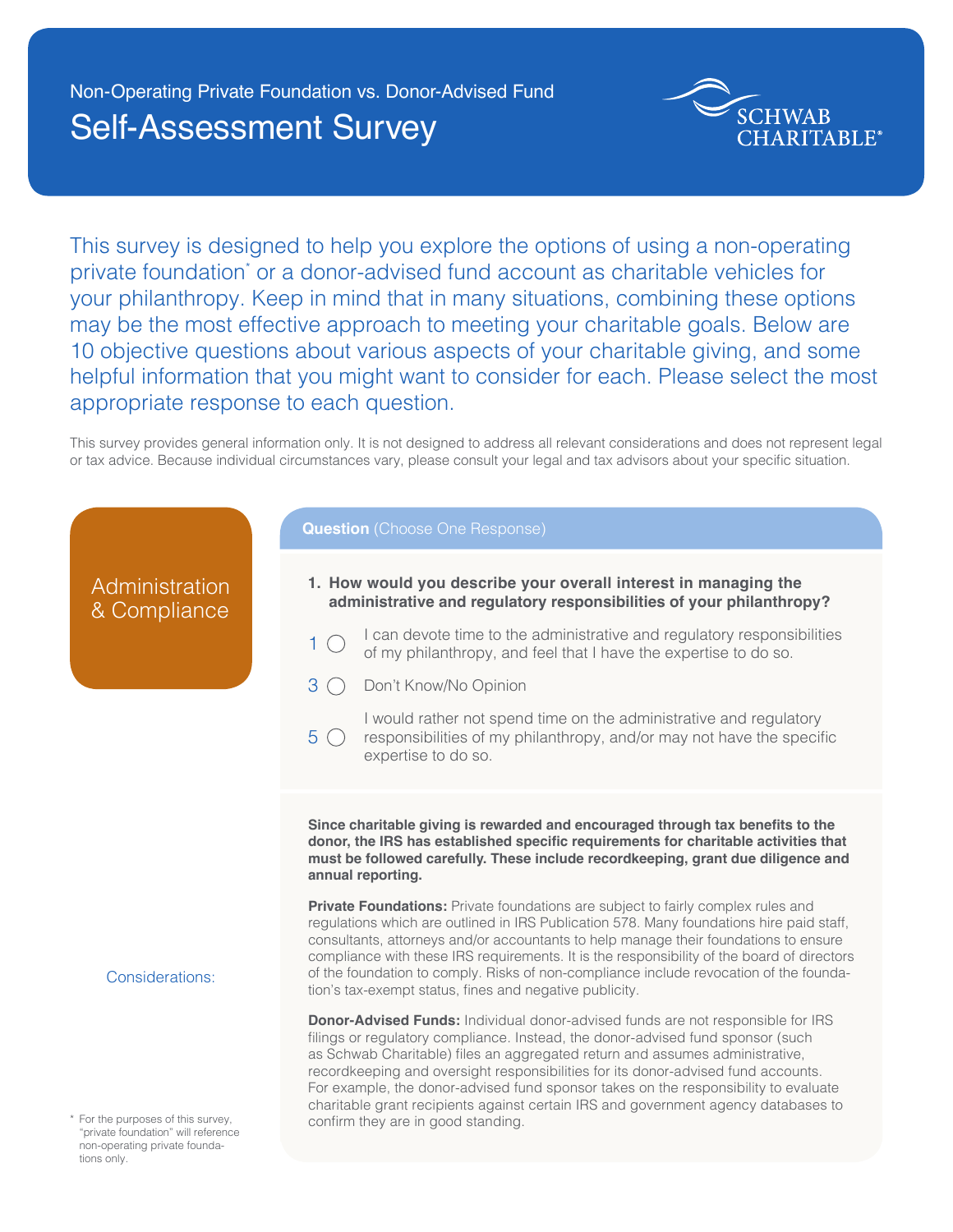|                 | <b>Question</b> (Choose One Response)                                                                                                                                                                                                                                                                                                                                                                                                                                                                                                                                                                                                                                                                                                                             |
|-----------------|-------------------------------------------------------------------------------------------------------------------------------------------------------------------------------------------------------------------------------------------------------------------------------------------------------------------------------------------------------------------------------------------------------------------------------------------------------------------------------------------------------------------------------------------------------------------------------------------------------------------------------------------------------------------------------------------------------------------------------------------------------------------|
| Privacy         | 2. How important is it for you to have the option to keep all or some<br>aspects of your charitable giving private?                                                                                                                                                                                                                                                                                                                                                                                                                                                                                                                                                                                                                                               |
|                 | I am not at all concerned about privacy, and like to be recognized for<br>$\mathbf{1}$<br>$(\ )$<br>all of my giving.                                                                                                                                                                                                                                                                                                                                                                                                                                                                                                                                                                                                                                             |
|                 | I am not too concerned about privacy, and generally like to be<br>$\overline{2}$<br>recognized for my giving.                                                                                                                                                                                                                                                                                                                                                                                                                                                                                                                                                                                                                                                     |
|                 | $3^\circ$<br>Don't Know/No Opinion                                                                                                                                                                                                                                                                                                                                                                                                                                                                                                                                                                                                                                                                                                                                |
|                 | I have substantial concerns about privacy, and want the option to be<br>$4^\circ$<br>recognized or to give anonymously.                                                                                                                                                                                                                                                                                                                                                                                                                                                                                                                                                                                                                                           |
|                 | Protecting my privacy is a critical element of my philanthropy, on<br>$5^\circ$<br>which I am not willing to compromise.*                                                                                                                                                                                                                                                                                                                                                                                                                                                                                                                                                                                                                                         |
|                 | There are both benefits and consequences associated with the degree of privacy<br>surrounding charitable giving. Some donors want their giving to be public be-<br>cause they feel that it may act as a catalyst for others' gifts and/or they enjoy the<br>benefits to their personal and professional reputation. Others place a premium<br>on their privacy. They may want to avoid conclusions drawn about their implied<br>wealth, avoid being solicited for additional grants or have safety concerns for<br>their families. They may also want to reduce speculation about their values or<br>lifestyle based on the causes they support.                                                                                                                  |
| Considerations: | Private Foundations: Private foundations are required to complete an annual filing<br>called a 990-PF. This contains comprehensive information about the foundation,<br>including names of directors and officers, contributors and the amount of each<br>contribution, revenue and expenditures of the foundation and a list of all grant<br>recipients and amounts. Copies must be furnished to the attorney general in each<br>state in which the private foundation is registered. The foundation must also make the<br>990-PF available to the public. This requirement is usually met automatically by on-line<br>providers that publish all private foundation tax returns from the IRS, making private<br>foundation filings accessible via the internet. |
|                 | <b>Donor-Advised Funds:</b> Individual donor-advised funds do not file an annual IRS<br>return. Instead, the donor-advised fund sponsor files an aggregated return. As such,<br>the specific transactions and donor names associated with a donor-advised fund<br>account may be kept private. Limited donor information is provided to the IRS for<br>exceptionally large contributors only. Donors may also choose to be recognized or to<br>give anonymously to charities for each grant they make.                                                                                                                                                                                                                                                            |

2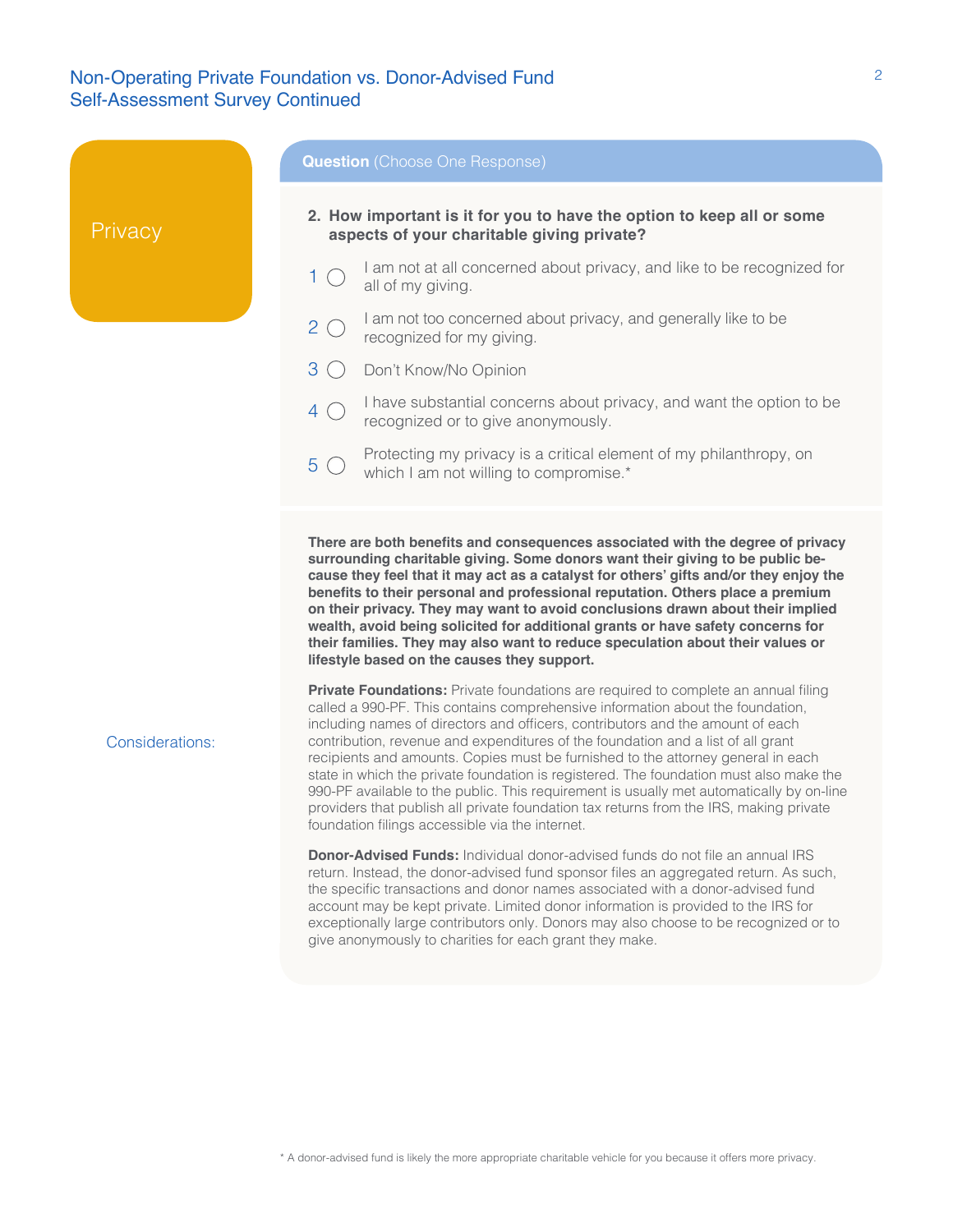|                 | <b>Question</b> (Choose One Response)                                                                                                                                                                                                                                                                                                                                                                                                                                                                                                                                                                                                                                                                                                                                                                                                                                                                                                                                                                                                                                                                                                                                                                                                              |
|-----------------|----------------------------------------------------------------------------------------------------------------------------------------------------------------------------------------------------------------------------------------------------------------------------------------------------------------------------------------------------------------------------------------------------------------------------------------------------------------------------------------------------------------------------------------------------------------------------------------------------------------------------------------------------------------------------------------------------------------------------------------------------------------------------------------------------------------------------------------------------------------------------------------------------------------------------------------------------------------------------------------------------------------------------------------------------------------------------------------------------------------------------------------------------------------------------------------------------------------------------------------------------|
| Control         | 3. What level of legal control do you want over your philanthropy?<br>I am only comfortable if I have full legal control over all aspects of<br>$1^\circ$<br>administration, investment management and grantmaking.*<br>$3^\circ$<br>Don't Know/No Opinion<br>I am comfortable giving up some legal control as long as I feel that<br>$5^\circ$<br>my investment and grant recommendations will be followed, absent a<br>legal or regulatory obstacle.                                                                                                                                                                                                                                                                                                                                                                                                                                                                                                                                                                                                                                                                                                                                                                                             |
| Considerations: | Relinquishing ownership of an asset to a charitable entity is the trigger event for<br>claiming a charitable tax deduction. Control or donor influence beyond that point<br>varies depending on the charitable vehicle chosen.<br>Private Foundations: The board of directors of a private foundation legally controls all<br>administration, investment management and grantmaking activities. They can directly<br>hire staff, charge appropriate expenses to the foundation and grant to a wide variety of<br>causes. The donor(s) who establish the foundation may select the board of directors.<br><b>Donor-Advised Funds:</b> With individual donor-advised funds, donors retain the right<br>to recommend how the charitable assets are invested and granted to public charities<br>of their choosing. Donors' recommendations are generally honored except for ex-<br>plicit regulatory or legal reasons. Typically these are limited to situations in which the<br>recommended charity has lost its tax-exempt status or the grant would result in some<br>personal benefit to the donor. This due diligence performed by the donor-advised fund<br>sponsor is protective of the donor and ensures appropriate use of charitable assets. |

3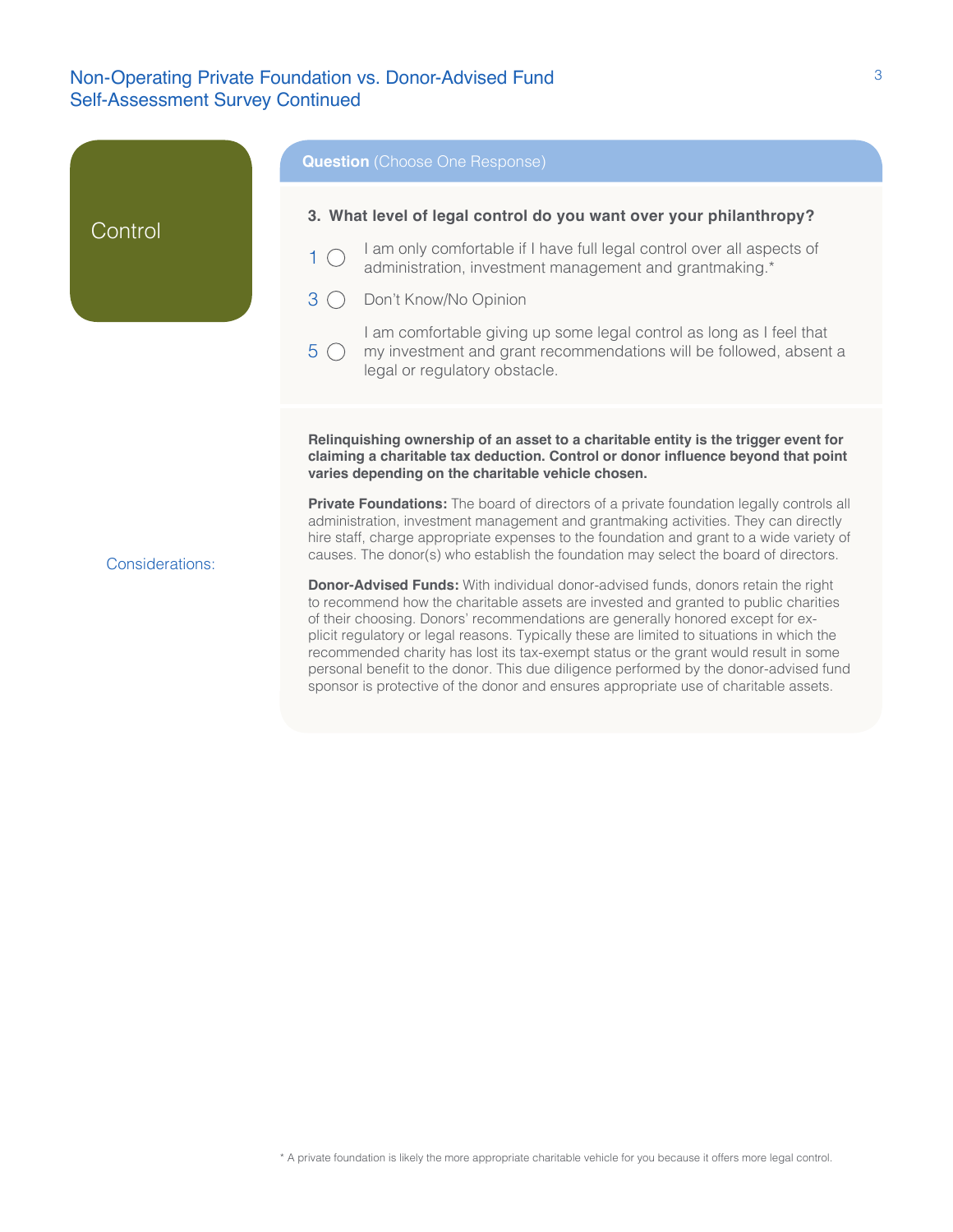| 4. How concerned are you about the costs incurred in managing<br>your philanthropy?<br>I am not at all concerned about the costs, and/or feel that they are<br>$\mathbf{1}$<br>$\left(\begin{array}{c} \end{array}\right)$<br>immaterial relative to what I am able to grant to charity.<br>I am not too concerned about the costs, and/or feel that they are<br>$\overline{2}$<br>reasonable relative to what I am able to grant to charity.<br>$3^\circ$<br>Don't Know/No Opinion<br>I am somewhat concerned about the costs, and would like to reduce<br>$4\circ$<br>them to be able to grant more to charity.<br>I am very concerned about the costs, and would like to minimize<br>5<br>(<br>expenses to be able to grant more to charity.<br>The costs associated with philanthropy can vary considerably, depending on the<br>vehicle selected. |
|--------------------------------------------------------------------------------------------------------------------------------------------------------------------------------------------------------------------------------------------------------------------------------------------------------------------------------------------------------------------------------------------------------------------------------------------------------------------------------------------------------------------------------------------------------------------------------------------------------------------------------------------------------------------------------------------------------------------------------------------------------------------------------------------------------------------------------------------------------|
|                                                                                                                                                                                                                                                                                                                                                                                                                                                                                                                                                                                                                                                                                                                                                                                                                                                        |
|                                                                                                                                                                                                                                                                                                                                                                                                                                                                                                                                                                                                                                                                                                                                                                                                                                                        |
|                                                                                                                                                                                                                                                                                                                                                                                                                                                                                                                                                                                                                                                                                                                                                                                                                                                        |
|                                                                                                                                                                                                                                                                                                                                                                                                                                                                                                                                                                                                                                                                                                                                                                                                                                                        |
|                                                                                                                                                                                                                                                                                                                                                                                                                                                                                                                                                                                                                                                                                                                                                                                                                                                        |
|                                                                                                                                                                                                                                                                                                                                                                                                                                                                                                                                                                                                                                                                                                                                                                                                                                                        |
|                                                                                                                                                                                                                                                                                                                                                                                                                                                                                                                                                                                                                                                                                                                                                                                                                                                        |
| Private Foundations: Private foundations tend to be more expensive to establish and<br>run than a donor-advised fund account:                                                                                                                                                                                                                                                                                                                                                                                                                                                                                                                                                                                                                                                                                                                          |
| Start-up costs of generally \$10,000-\$25,000 <sup>1</sup> to create the foundation (typically<br>$\bullet$<br>requires the services of a qualified attorney or accountant)                                                                                                                                                                                                                                                                                                                                                                                                                                                                                                                                                                                                                                                                            |
| Annual operating costs for most private foundations range from 4.87% of assets (for<br>foundations with <\$1MM) to 0.28% of assets (for foundations with >\$10MM). <sup>1</sup> These<br>costs include grant processing and administration, preparation of the annual 990-PF<br>filing, legal and consulting costs and staff (if so desired).                                                                                                                                                                                                                                                                                                                                                                                                                                                                                                          |
| Excise taxes of 1-2% on net investment income                                                                                                                                                                                                                                                                                                                                                                                                                                                                                                                                                                                                                                                                                                                                                                                                          |
| Investment management fees vary depending on the foundation's investment<br>$\bullet$<br>choices and use of outside investment manager(s).                                                                                                                                                                                                                                                                                                                                                                                                                                                                                                                                                                                                                                                                                                             |
| <b>Donor-Advised Funds:</b> Donor-advised funds are, in general, significantly less<br>expensive than private foundations because of the aggregation of administration and<br>the use of technology to improve efficiency:                                                                                                                                                                                                                                                                                                                                                                                                                                                                                                                                                                                                                             |
| No start-up costs<br>$\bullet$                                                                                                                                                                                                                                                                                                                                                                                                                                                                                                                                                                                                                                                                                                                                                                                                                         |
| Annual administrative costs at most donor-advised funds range from 0.60% of assets<br>(for accounts under \$500,000) to 0.19% or less of assets (for accounts over \$10MM).                                                                                                                                                                                                                                                                                                                                                                                                                                                                                                                                                                                                                                                                            |
| No excise taxes on net investment income                                                                                                                                                                                                                                                                                                                                                                                                                                                                                                                                                                                                                                                                                                                                                                                                               |
| As with private foundations, investment management fees vary depending on the<br>$\bullet$<br>types of investments and use of outside investment manager(s).                                                                                                                                                                                                                                                                                                                                                                                                                                                                                                                                                                                                                                                                                           |
|                                                                                                                                                                                                                                                                                                                                                                                                                                                                                                                                                                                                                                                                                                                                                                                                                                                        |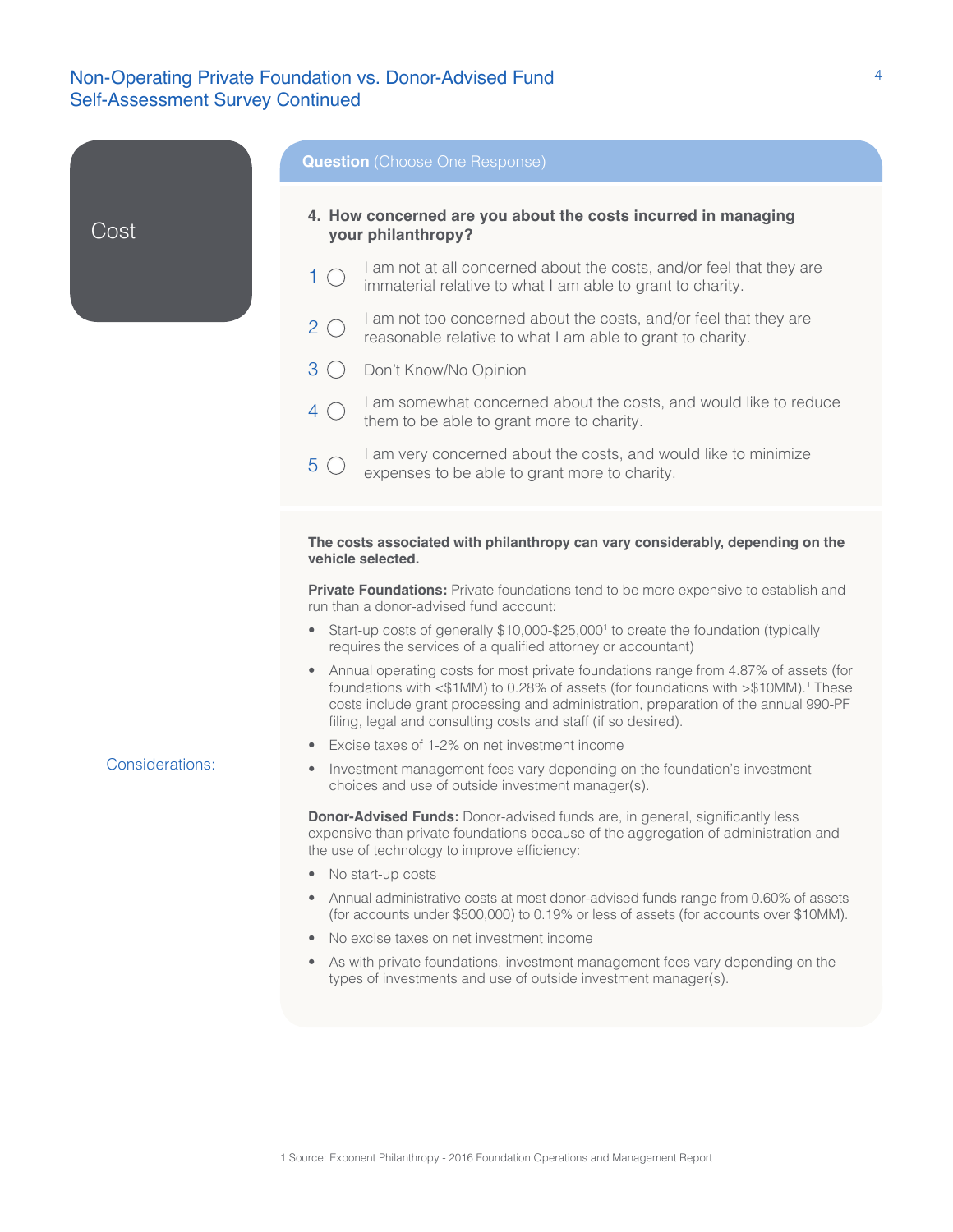|                 | <b>Questions</b> (Choose One Response for Each)                                                                                                                                                                                                                                                                                                                                                                                                                                                      |
|-----------------|------------------------------------------------------------------------------------------------------------------------------------------------------------------------------------------------------------------------------------------------------------------------------------------------------------------------------------------------------------------------------------------------------------------------------------------------------------------------------------------------------|
| Grantmaking     | 5. Is it important to you to be able to make grants to individuals (i.e.,<br>for scholarships or research)?                                                                                                                                                                                                                                                                                                                                                                                          |
|                 | 1.<br>Yes, and I want to be able to name individual grant recipients.*                                                                                                                                                                                                                                                                                                                                                                                                                               |
|                 | Yes, but I am fine with supporting a general scholarship fund and not<br>$\overline{4}$<br>naming the individual recipients.                                                                                                                                                                                                                                                                                                                                                                         |
|                 | $5^\circ$<br>No.                                                                                                                                                                                                                                                                                                                                                                                                                                                                                     |
|                 | 6. Is it important to you to be able to make grants directly to chari-<br>table activities or organizations outside of the United States?                                                                                                                                                                                                                                                                                                                                                            |
|                 | Yes, and I want to be able to support some international activities or<br>1.<br>organizations that may not be overseen by a U.S. charity or approved<br>$($ )<br>by the IRS.*                                                                                                                                                                                                                                                                                                                        |
|                 | Yes, but I am happy to direct my giving through IRS-approved orga-<br>$\overline{4}$<br>$\big)$<br>nizations doing work internationally.                                                                                                                                                                                                                                                                                                                                                             |
|                 | $5^\circ$<br>No, I prefer to focus my giving domestically.                                                                                                                                                                                                                                                                                                                                                                                                                                           |
|                 | For most donors, the ability to select grant recipients is a critical part of their<br>motivation to give. There are key differences in how grantmaking works for private<br>foundations versus donor-advised funds.                                                                                                                                                                                                                                                                                 |
| Considerations: | Private Foundations: Private foundations offer the ability to make grants directly to<br>U.S.-based public charities and other organizations. In addition, they may make grants<br>directly to specific individuals for scholarships, research, missionary work and other<br>charitable purposes. They may also make grants directly to support international orga-<br>nizations that do not have U.S. affiliates, as long as they take on the responsibility of<br>expenditure oversight reporting. |
|                 | <b>Donor-Advised Funds:</b> Donors can generally recommend grants to U.S.-based public<br>charities, to international organizations that have U.S. affiliates, or to a domestic charity<br>which will take on the responsibility of following the regulations regarding expenditure<br>oversight reporting for the international charitable activity (generally for a fee). In some                                                                                                                  |

rare circumstances, the donor-advised fund sponsor may take on that responsibility. Grants from donor-advised fund accounts may not be made to individuals, but can be given to scholarship funds at schools, who can then name individual recipients.

<sup>\*</sup> A private foundation is likely the more appropriate charitable vehicle for you because it can make grants directly to individuals (under IRS-approved procedures) and international charitable activities (with appropriate expenditure oversight reporting).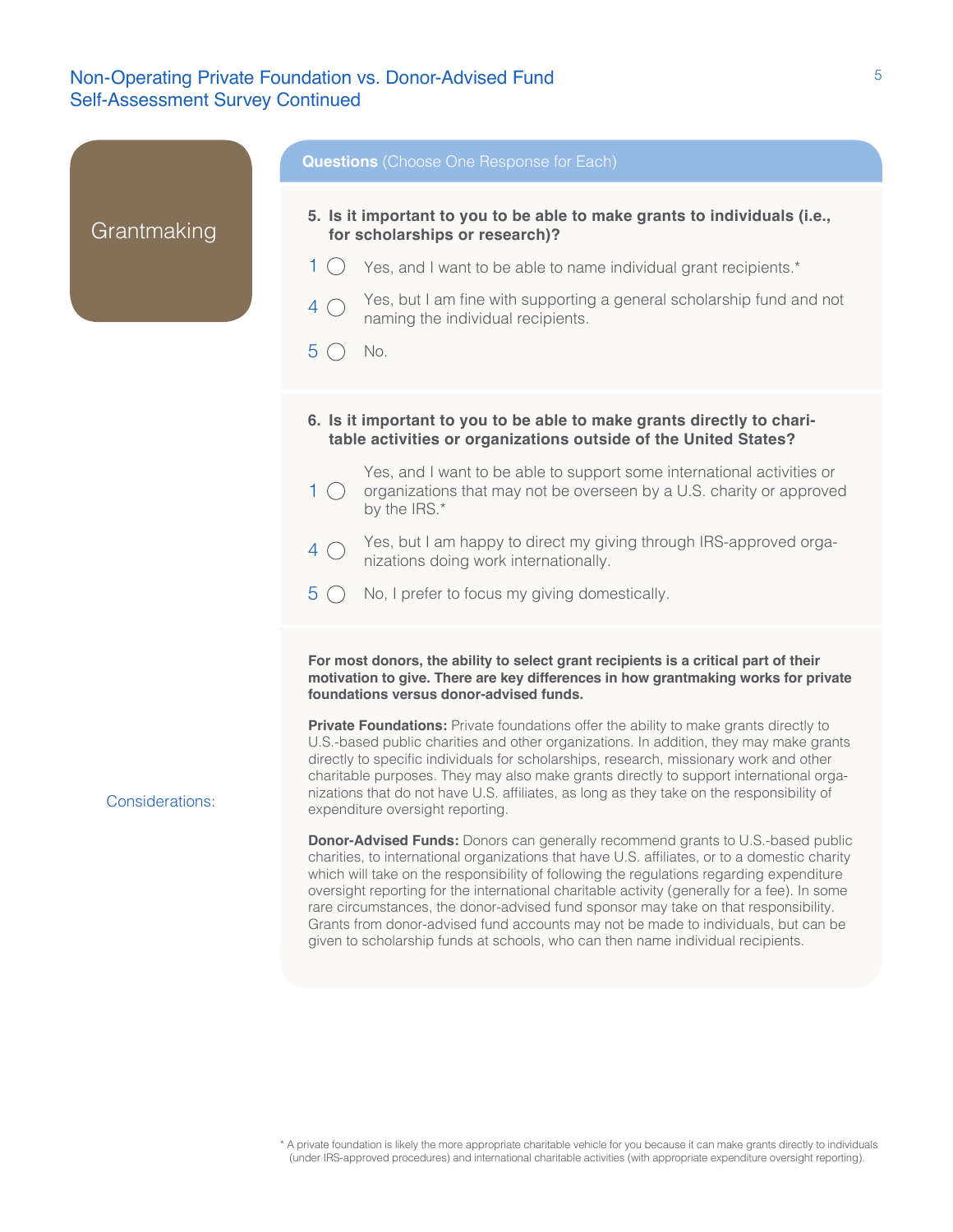Family Involvement & Compensation

#### **Questions** (Choose One Response for Each)

**7. Which of the following best describes your desired approach to involving your family in your philanthropy?**

I would like my family to be involved in my philanthropy and would like to create an incentive for them to meet periodically to discuss  $1^\circ$ 

family philanthropy, including covering reasonable expenses associated with these meetings from my charitable vehicle.

I would like family members to be involved, but do not want the obligation of board meetings and/or I do not want my charitable vehicle paying the expenses associated with such meetings.  $4 \cap$ 

 $3 \bigcirc$  I am unsure about whether to involve my family in my philanthropy.

I am not eager to involve family members and/or I'm worried that

- forcing interaction or agreement on grantmaking may create tension and be counter-productive.  $5^\circ$
- **8. How important is it to you to employ specific people (i.e., family members or others) as paid staff or paid board members through your charitable vehicle?**
- It is critical that I have the option of compensating members of my family as paid staff or paid board members.\*  $1<sup>1</sup>$
- I would like to employ specific people as paid staff who are not members of my family.  $2<sup>o</sup>$
- I would like some extra help with some aspects of my giving, but do not necessarily want to employ specific people for that support.  $3<sup>1</sup>$
- It is not important for me to employ specific people as paid staff or board members.  $5^\circ$

**The degree to which donors involve family members in their giving is an important consideration.** 

**Private Foundations:** Private foundations provide the ability to offer family members (as well as others) paid positions within the foundation or positions as board members. In addition, the expenses associated with meetings can be covered by the foundation. Compensation and expenses are subject to strict IRS guidelines. Donors may also choose to have their children continue their charitable legacy by building a succession plan into the foundation's governing documents.

**Donor-Advised Funds:** Donors and their family members may not receive compensation in connection with donor-advised funds, but they may involve family and friends in their philanthropy in other ways. Some donors designate family members or others as advisors on the account or name them as successors so that they may continue to recommend grants into the next generation. Others choose not to have family involved and instead recommend specific charitable beneficiaries to receive the full balance (or a portion) of the donor-advised fund account upon the donor's death. Some families meet to discuss the granting from their donor-advised fund account, but the expenses of such meetings are not paid by their account.

#### Considerations:

\* A private foundation is likely the more appropriate charitable vehicle for you because it offers the ability to employ family members and specific individuals.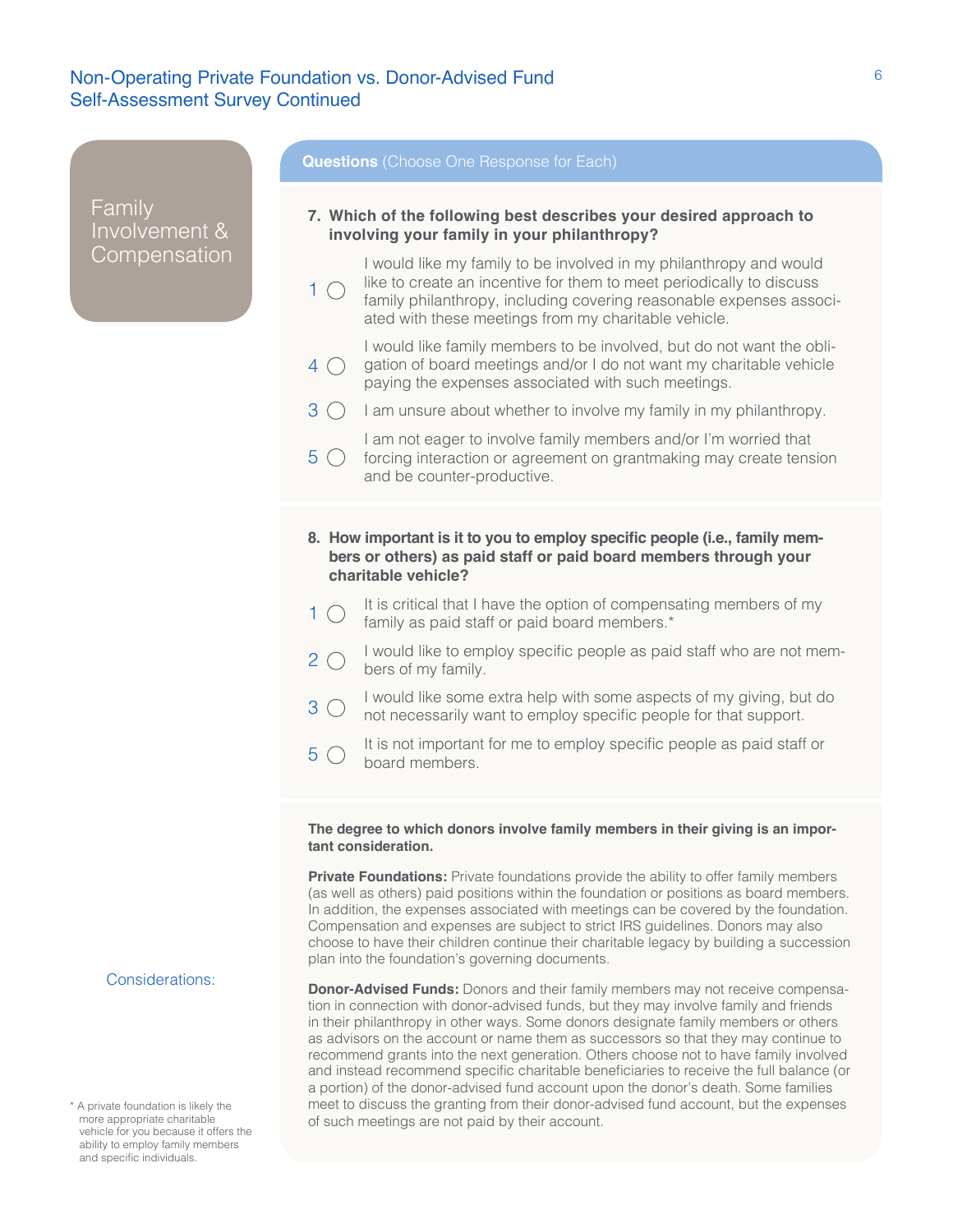Please consult with your tax advisors.

|                                                                                                                                                                         | <b>Questions</b> (Choose One Response for Each)                                                                                                                                                                                                                                                                                                                                                                                                                                                                                                                      |
|-------------------------------------------------------------------------------------------------------------------------------------------------------------------------|----------------------------------------------------------------------------------------------------------------------------------------------------------------------------------------------------------------------------------------------------------------------------------------------------------------------------------------------------------------------------------------------------------------------------------------------------------------------------------------------------------------------------------------------------------------------|
| <b>Deductibility</b><br>Limits                                                                                                                                          | 9. Do you expect that in some years your deductible charitable contribu-<br>tions might exceed either 30% of your Adjusted Gross Income (AGI)<br>for cash contributions or 20% of AGI for the contribution of securities?<br>1.<br>$\left( \quad \right)$<br><b>No</b><br>3<br>Don't Know<br>$5^\circ$<br>Yes*                                                                                                                                                                                                                                                       |
|                                                                                                                                                                         | 10. How important is it to you that the charitable deduction you receive<br>for contributions of long-term capital gain assets (such as real<br>estate or closely-held stock) be calculated based on current fair<br>market value vs. original cost to purchase the asset?                                                                                                                                                                                                                                                                                           |
|                                                                                                                                                                         | This is not important to me, as I do not expect to contribute appreciated<br>1.<br>(<br>real estate or closely-held stock.                                                                                                                                                                                                                                                                                                                                                                                                                                           |
|                                                                                                                                                                         | $3^\circ$<br>Don't Know                                                                                                                                                                                                                                                                                                                                                                                                                                                                                                                                              |
|                                                                                                                                                                         | I do expect to contribute appreciated real estate or closely-held<br>$5^\circ$<br>stock and it is important to have my charitable deduction calculated<br>based on its current fair market value.*                                                                                                                                                                                                                                                                                                                                                                   |
|                                                                                                                                                                         | Leveraging the tax deductibility of charitable contributions can be an effective<br>way to maximize philanthropic impact. For some types of donated property, the<br>deductibility rules are the same whether the property is donated to a private<br>foundation or to a donor-advised fund. For example, a fair market value deduc-<br>tion generally is available for contributions of appreciated publicly-traded stock<br>held for more than one year to either a private foundation or a donor-advised<br>fund. In other areas, the deductibility rules differ: |
|                                                                                                                                                                         | <b>Private Foundations:</b>                                                                                                                                                                                                                                                                                                                                                                                                                                                                                                                                          |
| Considerations:                                                                                                                                                         | Contributions to private foundations are subject to an annual income tax deductibility<br>limit of 30% of Adjusted Gross Income (AGI) for cash contributions and 20% of AGI<br>for contributions of securities.                                                                                                                                                                                                                                                                                                                                                      |
|                                                                                                                                                                         | For contributions of appreciated securities (other than publicly-traded stock) and<br>$\bullet$<br>real estate held for more than one year, the amount of the deduction generally is<br>limited to the donor's cost basis.                                                                                                                                                                                                                                                                                                                                           |
|                                                                                                                                                                         | <b>Donor-Advised Funds:</b>                                                                                                                                                                                                                                                                                                                                                                                                                                                                                                                                          |
|                                                                                                                                                                         | Contributions to donor-advised funds are subject to a higher annual income tax<br>$\bullet$<br>deductibility limit of 50% of AGI for cash contributions and 30% of AGI for contribu-<br>tions of securities.                                                                                                                                                                                                                                                                                                                                                         |
| If this is important, a donor-advised<br>fund may be the more appropriate<br>charitable vehicle for you because<br>it may provide a higher charitable<br>tax deduction. | For contributions of appreciated securities or real estate held more than a year, the<br>$\bullet$<br>amount of the deduction is based on its current fair market value.                                                                                                                                                                                                                                                                                                                                                                                             |